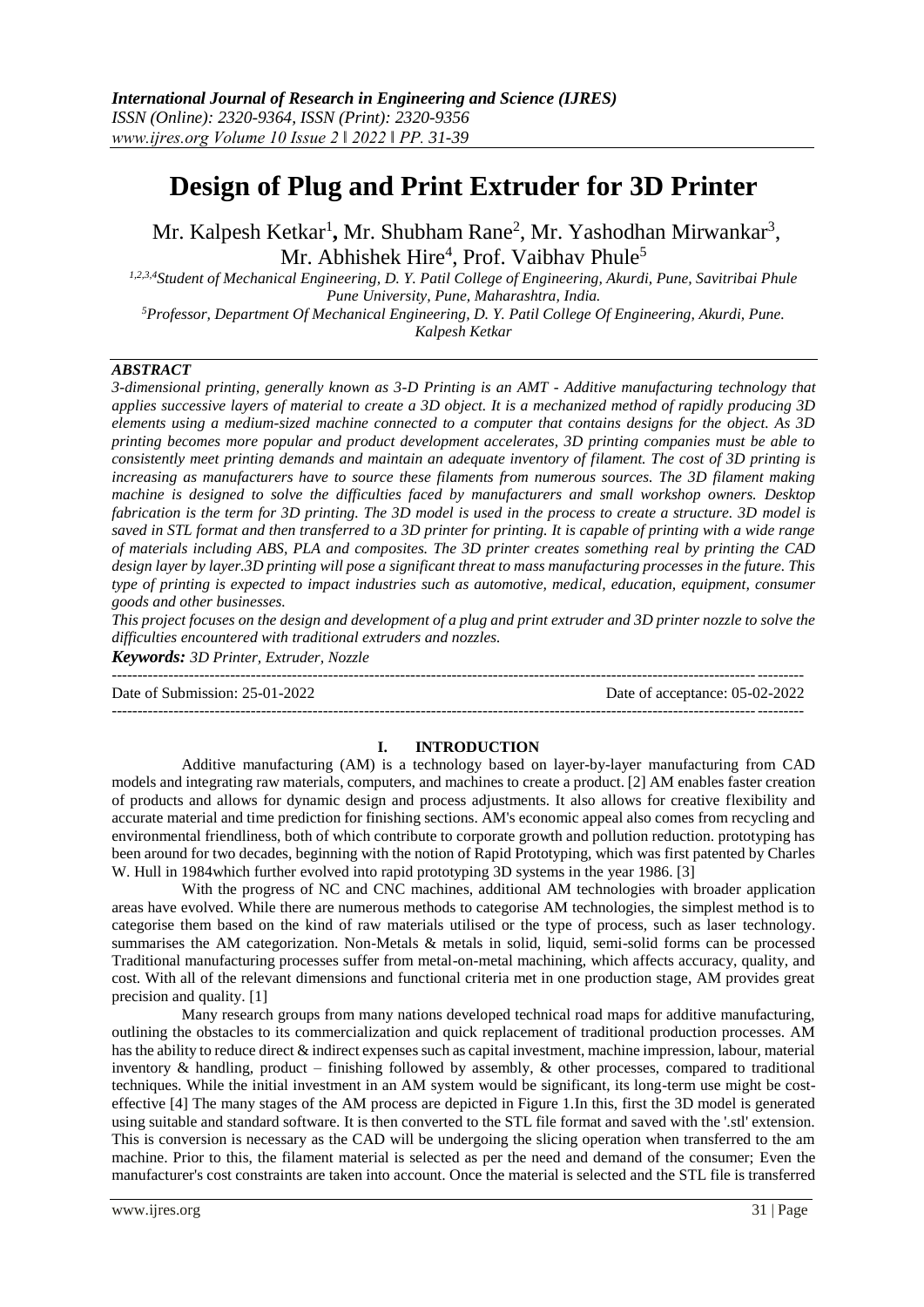to the AM machine, the various process parameters are set to initiate the manufacturing operation. After manufacturing, post processing operations are performed on the final product and then it is sent out for the delivery.



Fig 1**:** AM process phases

#### **1.1 Problem Statement**

 This project is based on Design and Development of Plug and Print 3D printer extruder and Nozzle. Conventional 3D printer extruders and Nozzle have different problems like maintenance of extruders. For maintenance we need to remove whole extruder assembly and it is very time consuming. Also, conventional 3D printer nozzles have problems like clogging of the nozzle, overheating of nozzle and also problem like not extrusion at start. To design the extruder in order to come up with feasible solutions to eliminate the problems like energy loss on the heat bed, to make it economical for general purpose usage, nullify clogging damage and to aim for universal fitment of the extruder.

#### **1.2 Objectives**

a. Extruder design modification in accordance with industrial requirements;

- b. Design of Plug & Print Extruder for 3D-Printer;
- c. Redesigning the nozzle to eliminate the clogging

#### **1.3. Scope of Study**

- a. Prototyping (complex geometries)
- b. Biomedical engineering

c. Aligning the Indian market with Industry 4.0 and upcoming manufacturing-based possibilities supported by automation and robots.

d. The less material utilized, the greater the strength, so that it may be used to create Aerospace Components.

#### **1.4 Methodology**

#### **1.4.1 Identifying the need**

 The extruder is one of the component of a 3D printer which carries out the function of ejecting the liquid or semi-liquid material in order to carry out successive layering within the 3D printing volume. In other circumstances, the extruder solely serves to deposit a bonding agent required to solidify a powdered substance. Clogging, fracture propagation, and filament leakage due to overheating are some of the issues encountered when utilising conventional nozzles in a 3D printer. Identifying these consequences ensures the requirement for a sophisticated nozzle.

#### **1.4.2 Analysis**

Analysing the problems of standard nozzles, other nozzles were examined which can either eliminate or alleviate the negative effects and provide positive results.

#### **1.4.3 Selection of Materials**

 After referring various research papers and journals and also going through some hands-on experiences, manufacturing of Nozzle was finalized that will be used in the extruder. It is considered that the nozzle will be made of either nickel or tungsten, whichever is economical.

#### **1.4.4 Numerical Treatment**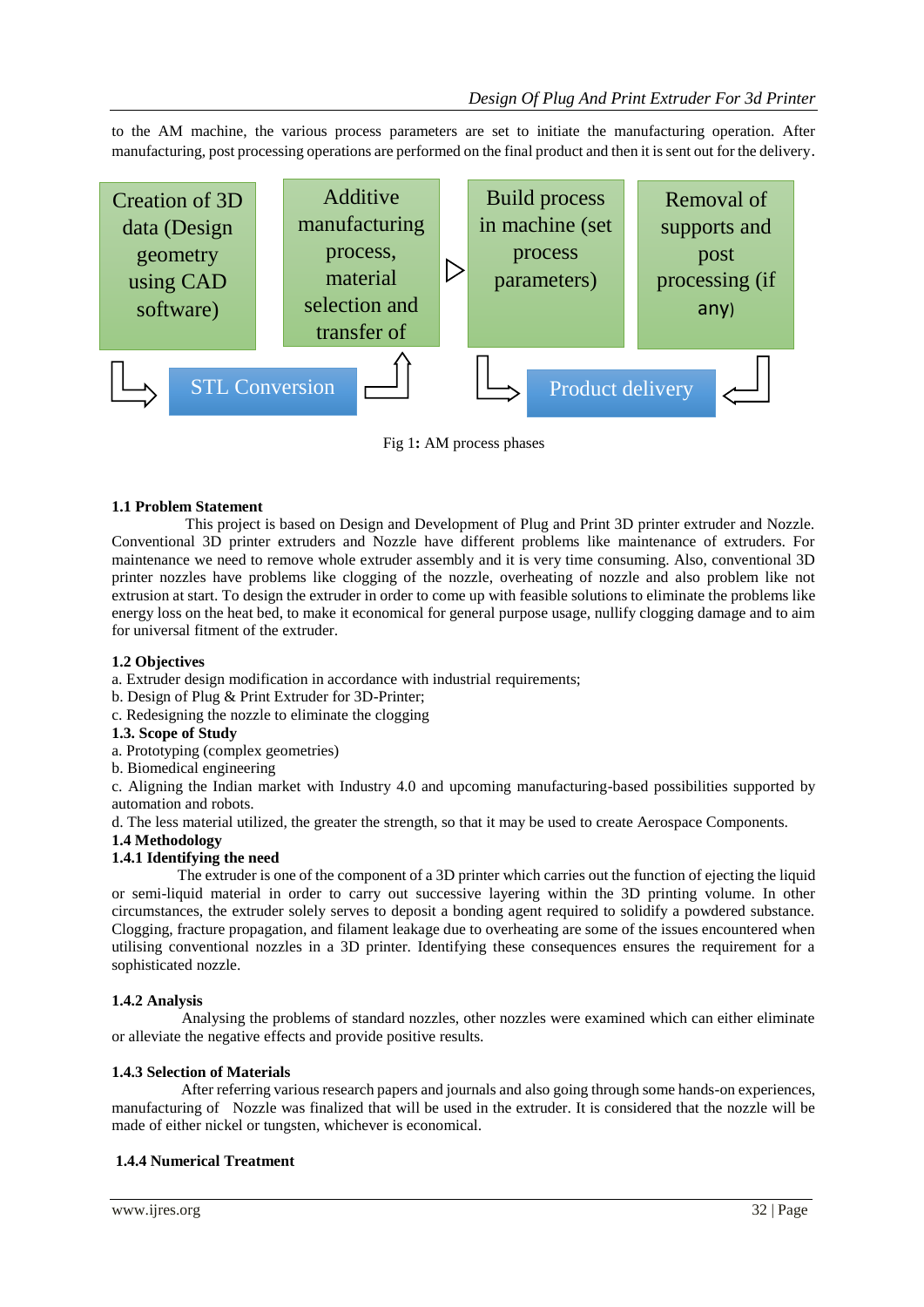Numerical treatments were done to find the flow rates, heat transfer rates, and other values using analytical methods. Experimental validation will provide the data for CFD.

#### **1.4.5 Detailed Drawings**

Rough sketches were prepared before commencing the numerical treatments and analysis. After selection of materials, software's like SolidWorks were aided to prepare the detailed drawings.

#### **1.5 Background of 3-D Printing**

 3-D printing is an additive manufacturing (AM) process used to create structures and geometries. AMP is widely used in various fields like prototyping, construction of structures, biomechanics, etc. Recent technological advances have alleviated the costings of 3D printing processes, allowing them to be utilised in schools, homes, libraries, and laboratories. The accuracy of the printing method utilised, as well as the size of printing, determine the precision of the printed pieces. 3D printing eliminates the extra costs associated with creating a mould and tooling for a custom product.

There is still scope for research in 3D printing for obtaining better mechanical strength. Bulk production of identical items can be as cost-effective as mass production. FDM is one of the most common type of 3D printing that is generally employed.

#### **1.6 Introduction to Extruder**

 As seen in Figure 2, an extruder is a machine that melts plastic polymer into molten form before converting it to a certain shape. Plastic is widely employed in the modern world, and many forms are produced using plastic extrusions and blown film extrusion. The polymers are heated either externally or inside. Though the internal warmth is created by the friction caused by the plastic polymers, some external heating is induced to the extruder. When the plastic granules adhere to the screw, it aids in the forward movement of the molten plastic. [23] Feed transition and metering zones are the common features of film extrusion screws. The polymer melt is forced through the die to obtain the desired form. When the polymer has reached the correct form, it is cooled to produce the finished product. [40]

#### **1.6.1 The History of Extruders**

 Paul Troester of Germany invented the first thermoplastic extrusion machine in 1935. The extruder machines were traditionally facilitated for rubber extrusions. The ram steam heated screw extruders with a small length to diameter ratio was among the first machines. Electrical extruders with expanded length and double cams were developed as technology advanced. LMP's Roberto Colombo found the twin extruders having co-rotating twin screws. Roberto got a patent for this product in a number of countries, however he permitted certain corporations to exploit the patent right. The earliest details concerning extrusion were about the melting and pushing processes. By the early 1950s, there was a surge in scientific research into the expanding extrusion techniques. The researchers and employees in the plastics sector were the first to do research on extrusions. The study, on the other hand, drew academics, widening the gap between extrusion theorists and practitioners of extrusion technology. [39]

#### **1.6.2 Uses of extruders**

 There are several types of extrusion processes. Plastic extrusion involves melting raw plastic and transforming it into a melted state, which is then used to mould various goods such as rods, seals, plastic tubes, sticky tapes, and sheets, among other things, using extruders. Plastic materials that are often utilised include nylon, polycarbonate, polyethene, acrylonite butadiene, and acrylic. The blown method of extrusion is used to make shopping bags and related things. Except for the die, this is quite identical to normal extrusion. In this procedure, the die is shaped like a tiny cylinder with a circular aperture ranging in size from a few centimetres to several metres. The most important significance of this technology is the variety of quality variations it delivers. Sheet/film extrusion-The materials are chilled by drawing them through a succession of cooling wheels in this form of extrusion. The materials can attain the required texture and thickness using this procedure. This is followed by thermos shaping, which involves heating the plastic until it is flexible enough to create a specified shape. When a vacuum is employed during this procedure, the technique is known as vacuum forming. Extrusion of tubing This procedure is used to manufacture tubes and straws. Except for the die used, there is little difference between this procedure and others. This method is used to create medical tubes and drinking straws. Different / multiple lumens can be utilised according on the number of holes required. Composite extrusion is a method that mixes various polymers to form a plastic compound. Injection moulding and extrusion can opt for powder, liquid, or pellets. Equipment are highly useful in this sort of procedure; they can be little laboratory machines or massive industrial machineries for moulding large things. The extrusion methods described above are the most regularly utilised nowadays. Each has a distinct edge over the others. Each procedure demands for a unique set of machinery and equipment. [40]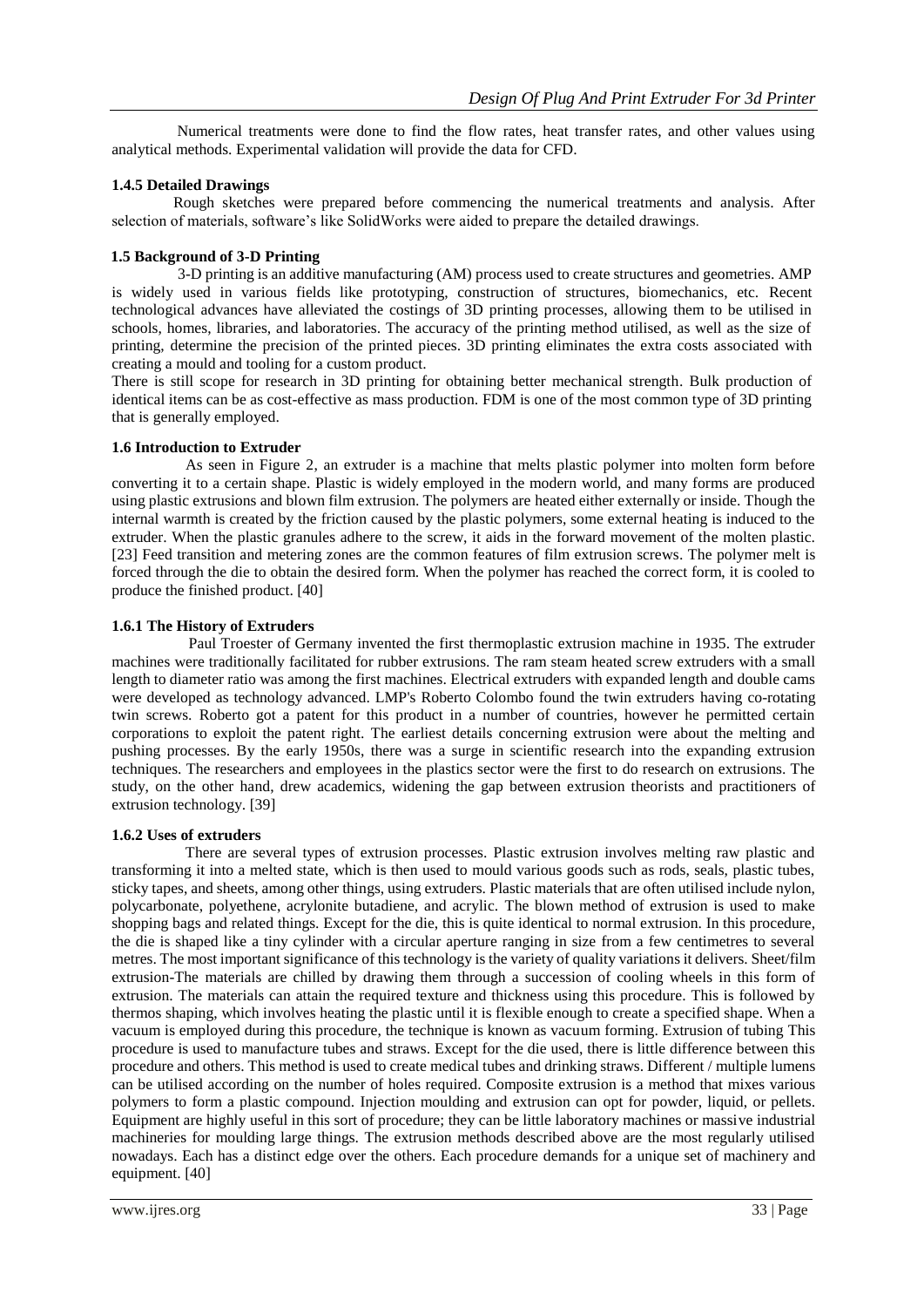

Fig 2:- Extruder

## **II. LITERATURE REVIEW**

3D printing is an Additive Manufacturing process that is now used to fabricate a broad variety of structures as well as complicated geometries using 3D model data. Almost every industry is using 3D printing. Engineering, architecture, Aerospace, medicine, arts are some of the examples. This method employs a material with low waste, lowering the cost of complicated geometries to a bare minimum.

According to **Tuan D. Ngo,** there are several advantages to employing Additive Manufacturing (AM) or 3D Printing technology, including design flexibility, waste minimization, and the capacity to build complicated structures. Metal additive manufacturing is expanding rapidly. The Aerospace industry has experienced massive growth in the recent years. At the same time, this technology is utilized to create and deliver answers to structural, protective engineering, and insulating concerns. Metal 3D printing involves melting of a metallic feedstock with an energy source such as a laser or electron beam further transforming that material to print layer by layer solid parts. Polymers are the most often used material in the 3D printing industry owing to their versatility and ease of incorporation into various 3D printing processes. Polymers are commonly encountered as thermoplastic filaments, reactive monomers, resins, or power for additive manufacturing. Polymers and composites have been utilized in industry for many years to produce a variety of industrial applications such as toys, medical implants, and so on. Furthermore, it may be less expensive than traditional procedures such as moulding and extrusion.

According to **Joel C. Najmon,** additive manufacturing parts in the aerospace sector can be classified as metallic or non-metallic. Non-metallic components, on the other hand, are largely polymers and composites, which are used in major and minor, critical and non-critical aircraft parts. New applications are constantly appearing as new materials and Additive Manufacturing technologies are created. Printers have become less expensive as a result of their advancement. As a result, the use of additive manufacturing technology is spreading to schools, households, labs, workshops, and enterprises. Because of its speedy and cost-effective prototyping potential, 3D printing technologies are frequently employed in the early stages for manufacturing aesthetic and functional prototypes.

3D printing, according to **Amal Nasar,** is a procedure in which a solid model is built layer by layer with automated control. Any shape or geometry may be represented by a 3D CAD file in digital format. The data in the electronic control unit consists of an Additive Manufacturing File (AMF), which instructs the extruder on the path to take while adding filament layer by layer to create an item. There are several varieties of filaments on the market, and they are classed according on their mechanical qualities, fused temperature, and diameter. Filaments like Acrylonitrile Butadiene Styrene (ABS) and Polylactic Acid (PLA) are some of the most prevalent in the industry. ABS offers a high level of impact resistance, strength, and flexibility. ABS has a high melting temperature (210-  $250^\circ$  C).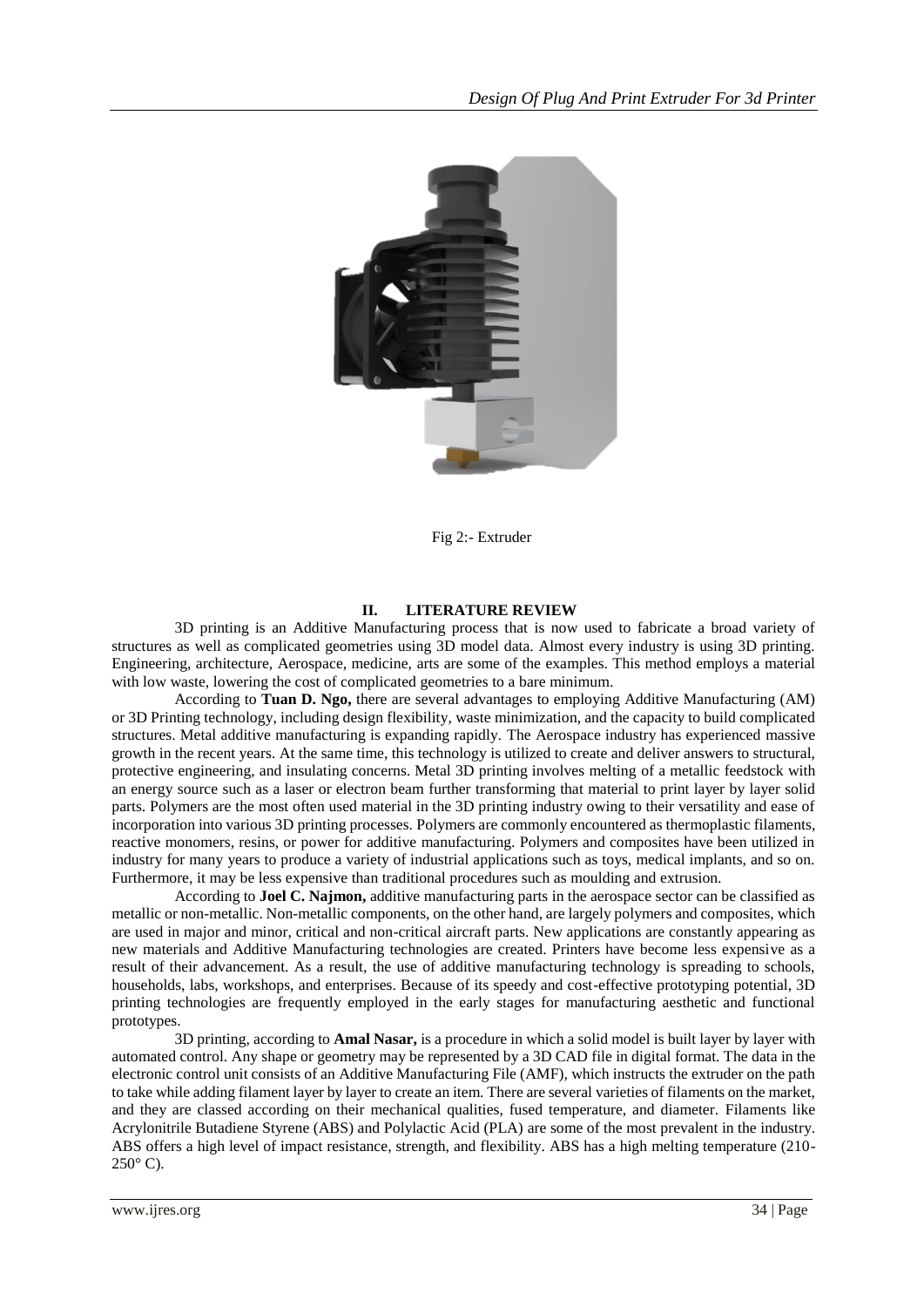According to **Taoufik Hachimi**, almost every industry uses Thermoplastic Polymers for their industrial activities, such as automotive, agriculture, aerospace and aeronautical, logistics and other industrial applications. For those industries are using different types of processes like injection, extrusion and 3D printing. 3D Printing is a new type of technology which works on CAD based model and for production of parts the raw material is in the form of powder and filaments. By using this technology wastage of material gets reduced.

According to **Md. Hazrat Ali,** 3D printing or three-dimensional printing or additive manufacturing is the process in which solid objects get produced from 3D CAD model. This model is designed in the design software. Relatively low fabrication speed and material limitation are the major drawbacks of this process. For that purpose in this paper 5 nozzle extruder model designed, just to print the model in multi-colors and multimaterials.

#### **III. CAD MODEL**

#### **3.1 Cad Model (Solid Works)**

 The cad model for a typical nozzle, which is now utilised in modern extruders, is shown in Fig. 3. The dimensions for the standard nozzles are shown in front view section A and cut section A-A. A top image is also offered, which includes the diameter and size of the hexagon's side. On the top view, the diameter of the nozzle exit is also shown. The counter bore is provided by the cut portion. Finally, if the conventional nozzle is on the extreme right, one below the other, a skeleton as well as three-dimensional structure is apparent.



Fig No. 3: Standard Nozzle

 The cad model for the modified nozzle, shown in Fig. 4, is now being reviewed for the project and will be utilised to replace the normal nozzle as well as with the extruder. Front view section A and cut section A-A show the dimensions for the Modified nozzles. The diameter of the triaxial drilling and the angle between the axes are also shown in the bottom image. The diameter of the nozzle exit is also given in the bottom image. The length of the Modified nozzle as well as the distance between the three axes are specified in the cut section. Finally, if the ordinary nozzle is present on the extreme right, one over the other, there is a skeleton as well as a 3D structure.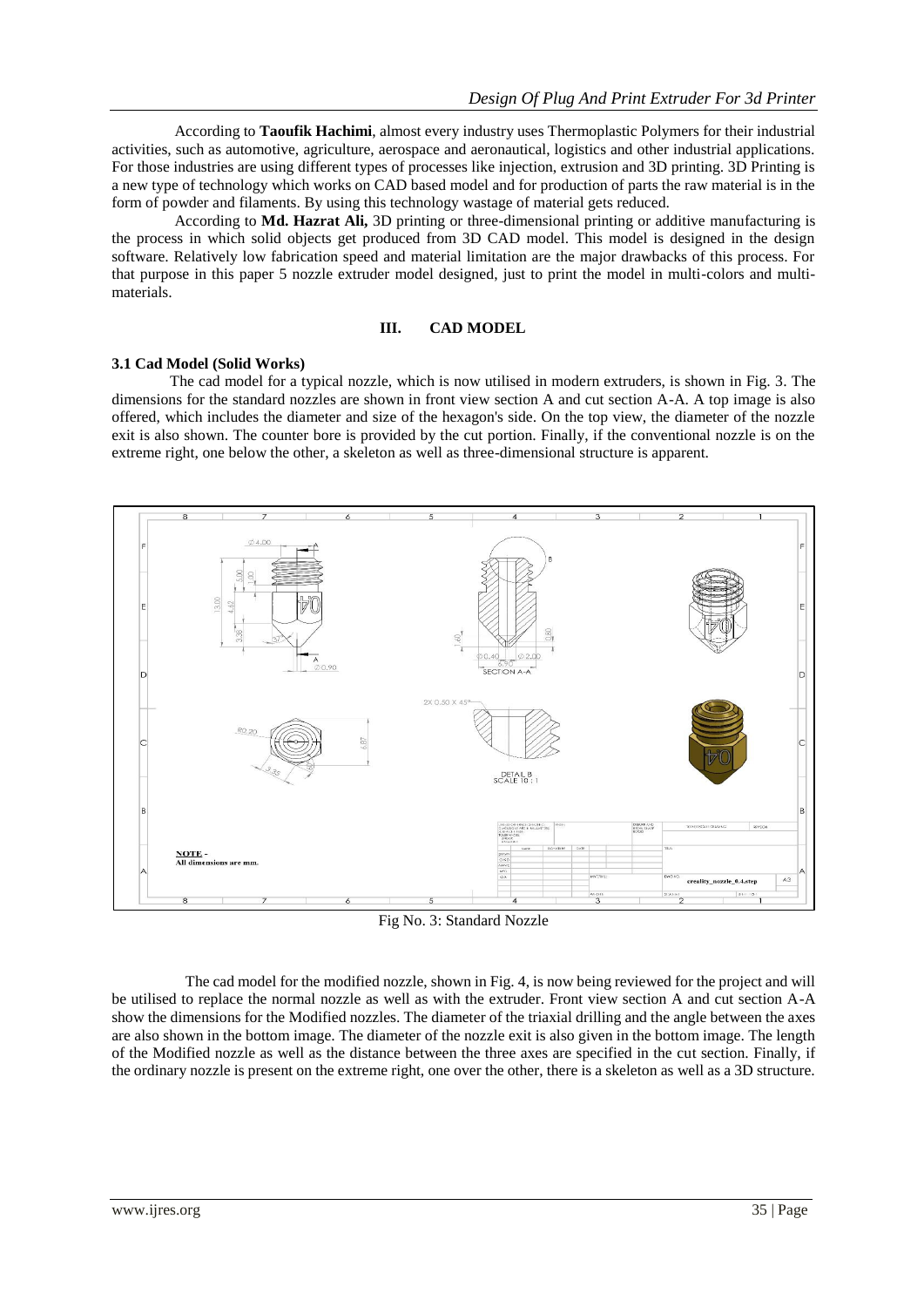

*Design Of Plug And Print Extruder For 3d Printer*

Fig. No. 4: Modified Nozzle

## **IV. CALCULATION**

## **4.1. Flow rate of the filament (Q):**

Q = A\*V …………………………………………………………………………………………………..….(i)

Where,

 $A=$  Area of Cross Section (mm<sup>2</sup>)

 $V = Velocity (mm/s)$ 

**We estimated the area and velocity in order to calculate the flow rate of the filament, as the look of the 3D printed model is dependent on the flow rate of the filament.**

**The diameter of the nozzle (D) is 0.4 mm.**

We took the diameter of the nozzle as 0.4 mm, because the 0.6 mm and 0.8 mm diameter nozzles are already available in the market and we are designing the nozzle of diameter 0.4 mm as per market need.

Area of cross section =  $\pi D^2/4$ Area (A): **0.12 mm<sup>2</sup>** Velocity: **8.378 mm/s** Therefore,  $Q = A*V = 0.12 * 8.378$ =**1.005 cu.mm/s** 

## **4.2. Nozzle: STAINLESS STEEL 304(SS304)**

 **As per the standard requirements nickels is an alloy, we cannot use alloy for manufacturing. Instead of that we use "Inconel". Which is so costly, & use for Aerodynamics components.**

**So, we have to use SS304 we can get it for very low cost & Manufacturing is also very careful. Following that, we must supply a surface treatment technique.**

 **Thermal coefficient of expansion**  $(\alpha)$ **: 16**  $*$  **10<sup>-6</sup> / <sup>0</sup>C** 

 Thermal expansions **(δ)** for different heights of nozzle considered: **δ = α\*T\*L** ………………………………..(ii) Because the nozzle operates at high temperatures, thermal expansion must be taken into account. Because different filament materials have varying melting temperatures, the temperature of the nozzle is always fluctuating. Where,

 $T =$ Temperature Difference (<sup>0</sup>C)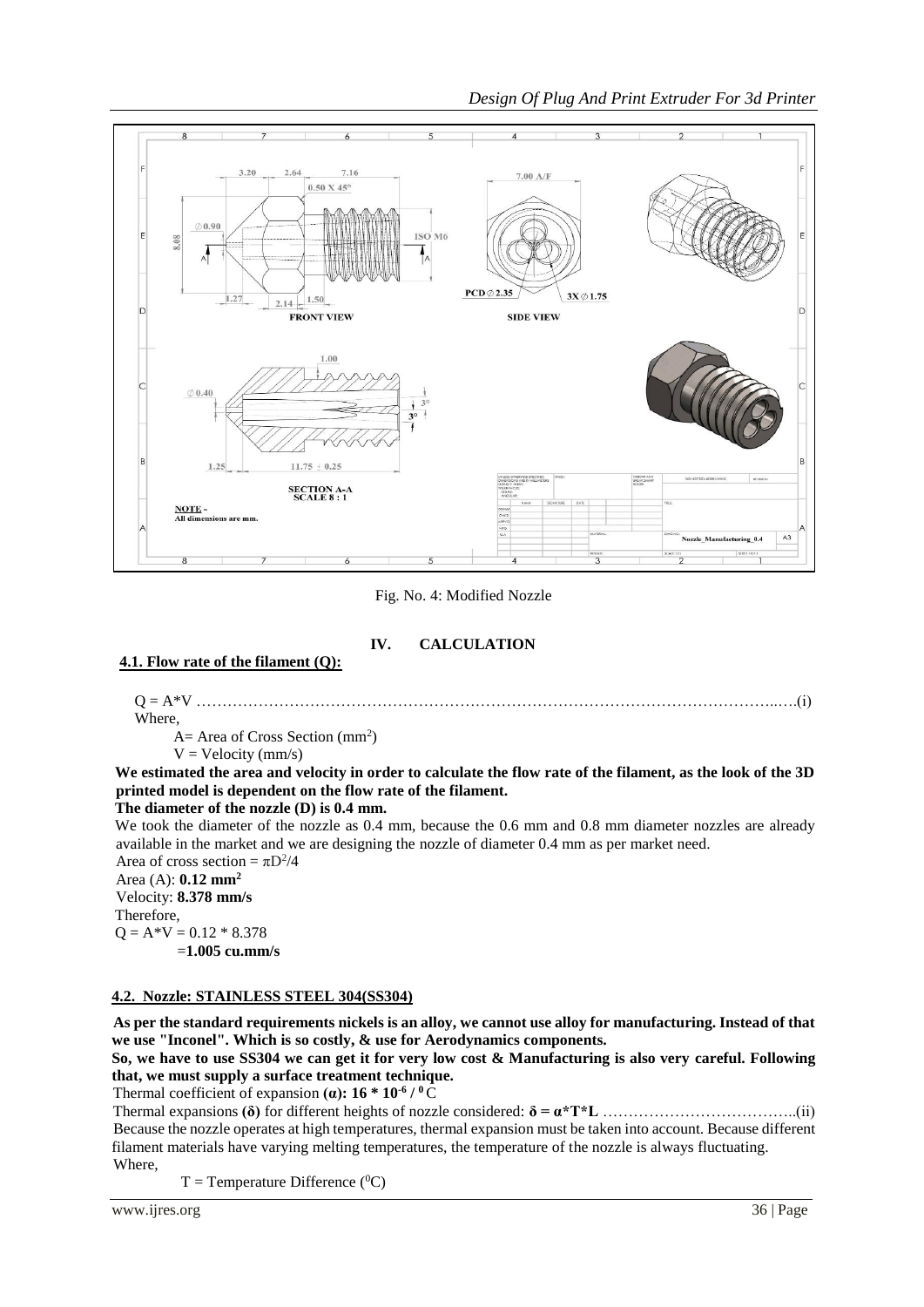According to the usual charts, the temperature is 4 degrees Celsius.  $L =$ Length of Nozzle (mm) For  $L=13$ mm  $L_{13} = \alpha^*T^*L$  $= 17.3*10<sup>-6</sup>*4*13$  $L_{13}=9*10^{-4}$ mm

 **Similarly for**

 $L_{14} = 9.688 * 10^{-4}$  mm  $L_{15} = 71.038 * 10^{-4}$  mm

4.2.1. **Select thread type:** (BSP, ISO metric etc) (As per design profile of Nut & Bolt)  $H= 0.86603p = 0.86603x1 = 0.86mm$ D1=  $d-1.0825p = 6-1.0825x1 = 4.95$ mm  $H1 = 5H/8 = 5x0.86603/8 = 0.54$ mm D2=  $d2$  =d-0.6495p =5.35mm  $d3 = d-1.2268p = 4.78$ mm h3= 17H/24 =0.60mm  $r= H/6 = 0.143$ mm

(d= Diameter of nut ; D= Diameter of bolt)

 According to ISO 64, M6 x 1 (External threading's) Major Diameter= 6mm Pitch= 1mm (Coarse) Pitch= 0.75mm (Fine)

## 4.2.2. **Select across flat hex profile according to thread size**

 HEX NUTS - BASIC DIMENSIONS METRIC BASIC DIMENSIONS FINISH NUTS Basic Size  $= 4$ Width Across  $Flat = 7$ 

## 4.2.3. **Material of Nozzle** = SS304

#### 4.2.4. **Surface Treatment process** = En8 Nickel electrolysis Plating

We will be manufacturing the nozzle for 3 different lengths 13 mm, 14 mm and 15 mm respectively as to study and analyse the working of the nozzle and to select the length which best suits the AM process further **4.3 Heat Block:** 

Heat will be transferred by the mode of conduction as the molecules are close in contact

Heat transfer by conduction (Q**.** ): -K\*A\*(dT/dX)……………………………………………………..(iii) Where,

 $K =$  Thermal Conductivity

Thermal Conductivity is the material property, hence standard.

A = Area of Cross Section

As per the positioning of the heat block on the extruder assembly, the cross sectional area is obtained by using the dimensions of 12 mm and 16 mm

 $(dT/dX)$  = Temperature

It measures the effect of temperature across the length perpendicular to the cross section Aluminium and brass are shortlisted and one will be finalized, as per the cost Constraints.

## **4.3.1 for heat block (made of Aluminium)**

Given, K  $(Al) = 205$  W/mK Area =  $12 * 16 = 192$  sq.mm. Length  $= 23$  mm As a result, the length of heat flow perpendicular to the cross sectional area is 23 mm. Therefore,  $Q = 205 * 192 * (4/23) = 6.84 * 10^{-3}$  W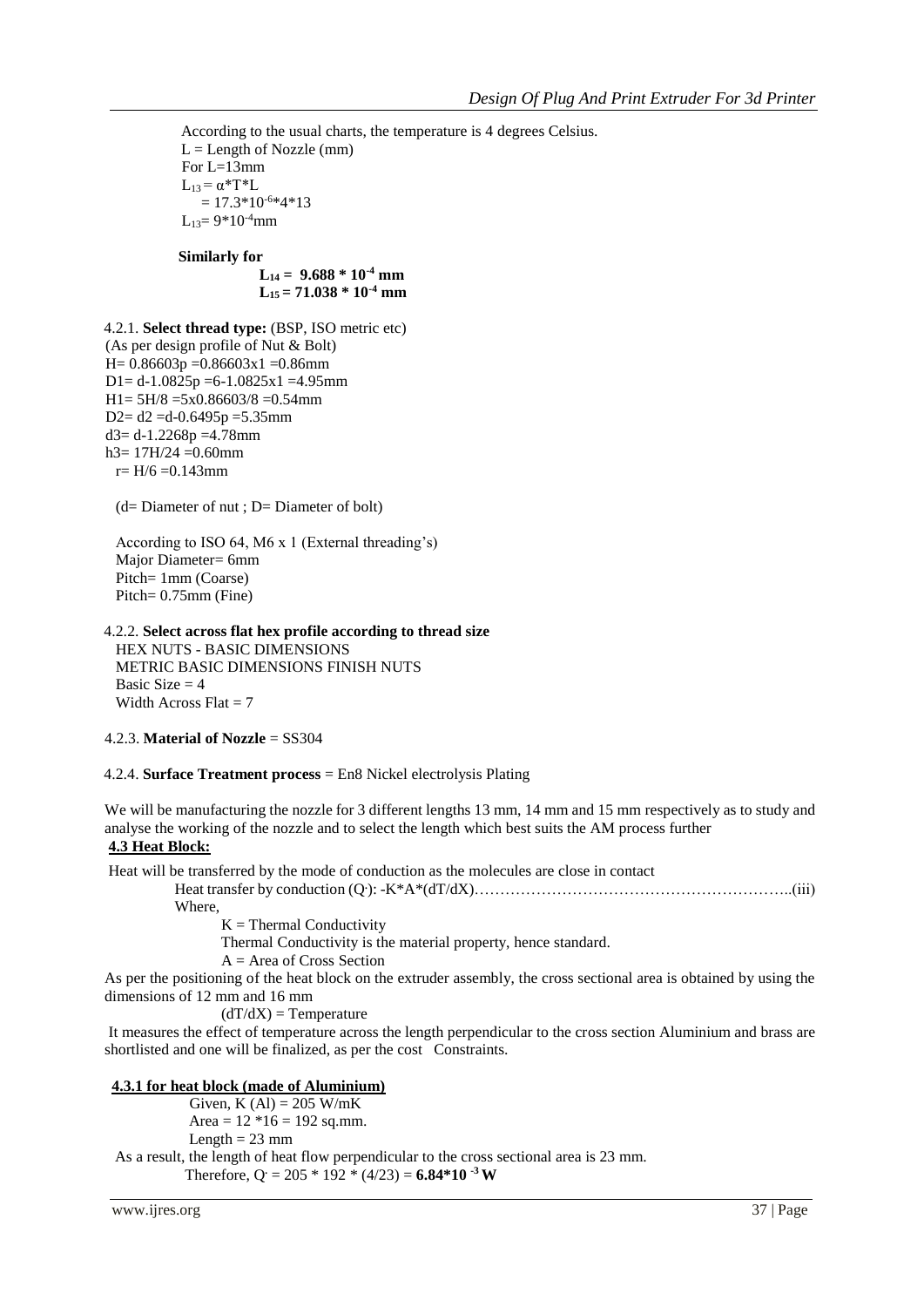#### **4.3.2 for heat block (made of Brass):**

Given,  $K(hrass) = 10W/mK$ Area =  $12 * 16 = 192$  sq.mm. Therefore,  $Q = 109 * 192 * (4/23) = 3.6 * 10^{-3}$  W

#### **V. CONCLUSION**

We designed the plug and print extruder for 3D printer and we hope that it will eliminate the problems related to clogging. Also, it will be useful in different industries after getting manufactured. With an aim to keep mass production in forefront, we hope the manufacturing process to be economical.

#### **REFERENCES**

- [1] ASTM F42 Committee on Additive manufacturing technologies. Available: http://www.astm.org/COMMITTEE/F42.htm
- [2] K. Jain Prashant, K. Senthilkumaran, M. Pandey, P.V.M. Rao, Advances in materials for powder based rapid prototyping, in Proceedings of International Conference on Recent Advances in Materials and Processing, PSG-tech Coimbatore, India, 15–16 Dec 2006
- [3] I. Gibson, D. Rosen, B. Stucker, Additive Manufacturing Technologies, 2nd edn. (Springer, New York) ISBN: 978-3-662-46089-4 (ebook)
- [4] Mariano Jiménez, Hindawi Complexity Volume 2019, Article ID 9656938, Additive Manufacturing Technologies: An Overview about 3D Printing Methods and Future Prospects
- [5] Ivanova O, Williams C, Campbell T. Additive Manufacturing (AM) and nanotechnology: Promises and Challenges. Rapid Prototyping Journal. 2013;19(5):353-64.
- [6] Vaezi M, Seitz H, Yang S. A review on 3D micro-additive manufacturing technologies. The International Journal of Advanced Manufacturing Technology. 2013;67(5):1721-54.
- [7] Bhushan B, Caspers M. An overview of additive manufacturing (3D printing) for microfabrication. Microsystem Technologies. 2017;23(4):1117-24.
- [8] Mao M, He J, Li X, Zhang B, Lei Q, Liu Y, Li D. The Emerging Frontiers and Applications of High-Resolution 3D Printing. Micromachines. 2017;8(4):113.
- [9] Vadlamannati Sriram, Vipin Shukla and Soumitra Biswas. Metal Powder Based Additive Manufacturing Technologies Business Forecast.
- [10] Joel C. Najmon, Sajjad Raeisi and Andres Tovar. Department of Mechanical and Energy Engineering, Indiana University Purdue University Indianapolis, Indianapolis, IN, United States. Review of additive manufacturing technologies and applications in the aerospace industry.
- [11] Sood AK, Ohdar RK, Mahapatra SS. Parametric appraisal of mechanical property of fused deposition modelling processed parts. Materials & Design. 2010;31(1):287-95.
- [12] Chohan JS, Singh R, Boparai KS, Penna R, Fraternali F. Dimensional accuracy analysis of coupled fused deposition modeling and vapour smoothing operations for biomedical applications. Composites Part B: Engineering. 2017;117:138-49.
- [13] Parandoush P, Lin D. A review on additive manufacturing of polymer-fiber composites. Composite Structures. 2017;182:36-53
- [14] Tuan D. Ngo, Alireza Kashani, Gabriele Imbalzano, Kate T.Q. Nguyen, David Hui. Additive manufacturing (3D printing): A review of materials, methods, applications and challenges. Composites Part B. 2018
- [15] Devarsh Vyas and Divya Udyawar. A Review on Current State of Art of Bioprinting
- [16] Waleed Ahmed, Haleimah Alabdouli, Hend Alqaydi, Aya Mansour, Huda Al Khawaja. Open-Source 3D Printer: A Case Study. Proceedings of the International Conference on Industrial Engineering and Operations Management Dubai, UAE, March 10-12, 2020
- [17] Joseph Borrello, Philip Nasser, James Iatridis, Kevin D. Costa. 3D Printing a Mechanically-Tunable Acrylate Resin on a Commercial DLP-SLA Printer. ADDMA 477
- [18] P. Kulkarni, D. Dutta, On the integration of layered manufacturing and material removal processes. J. Manuf. Sci. Eng. 122(1), 100– 108 (2000)
- [19] John Ryan C.Dizon, Volume 20, March 2018, Pages 44-67, Mechanical characterization of 3D-printed polymers
- [20] P.M. Pandey, N.V. Reddy, S.G. Dhande, Virtual hybrid-FDM system to enhance surface finish. Virtual Phys. Prototyp 1(2), 101–116 (2006)
- [21] Mohammad Taufik and Prashant K. Jain. Development and Analysis of Accurate and Adaptive FDM Post-finishing Approach.<br>[22] Sonia Holland1.2. Tim Foster1. Chris Tuck2 1 Division of Food Science. Sutton Bonington Campus.
- [22] Sonia Holland1,2 , Tim Foster1 , Chris Tuck2 1 Division of Food Science, Sutton Bonington Campus, University.
- [23] Md. Hazrat Ali, Nazim Mir-Nasiri, Wai Lun Ko. Int J Adv Manuf Technol, DOI 10.1007/s00170-015-8205-9
- [24] DMLS material specifications for AM metals. Available: https://www.stratasysdirect.com/ materials/direct-metal-laser-sintering/
- [25] Devarsh Vyas and Divya Udyawar. A Review on Current State of Art of Bioprinting
- [26] J.P.M. Pragana, R.F.V. Sampaio , I.M.F. Bragança, C.M.A. Silva , P.A.F. Martins. Hybrid metal additive manufacturing: A state–of– the-art review. Advances in Industrial and Manufacturing Engineering. https://doi.org/10.1016/j.aime.2021.100032
- [27] Additive Manufacturing Technologies 3D Printing, Rapid Prototyping, and Direct Digital Manufacturing Second Edition<br>[28] Additive Manufacturing Handbook. Air Force Institute of Technology (AFIT) Dayton, Ohio
- 
- [28] Additive Manufacturing Handbook. Air Force Institute of Technology (AFIT) Dayton, Ohio Andi Dine, Edward Bentley, Loic A PoulmarcK; HARDWARE ARTICLEVOLUME 9, E00176, APRIL 01, 2021; A dual nozzle 3D printing system for super soft composite hydrogels.
- [30] Berman B. 3-D printing: The new industrial revolution. Business Horizons. 2012;55(2):155-62.
- [31] Joshi, Sunil C., Sheikh, Abdullah A. 3D printing in aerospace and its long-term sustainability. Virtual and Physical Prototyping.
- [32] Elif Karayel a, Yahya Bozkurt b. Volume 9, Issue 5, September–October 2020, Pages 11424-11438, Additive manufacturing method and different welding applications.
- [33] M.Grajewskia, M.Hermannb, R.D.Oleschukb, E.Verpoortea, G.I J.Salentijncd,
- [34] C. Buchanan, L. Gardner. Metal 3D printing in construction: A review of methods, research, applications, opportunities and challenges. https://doi.org/10.1016/j.engstruct.2018.11.045
- [35] Paolo Minetolaa,\*, Manuela Galatia, Procedia CIRP 67 (2018) 203 208, The use of self-replicated parts for improving the design and the accuracy of a low-cost 3D printer